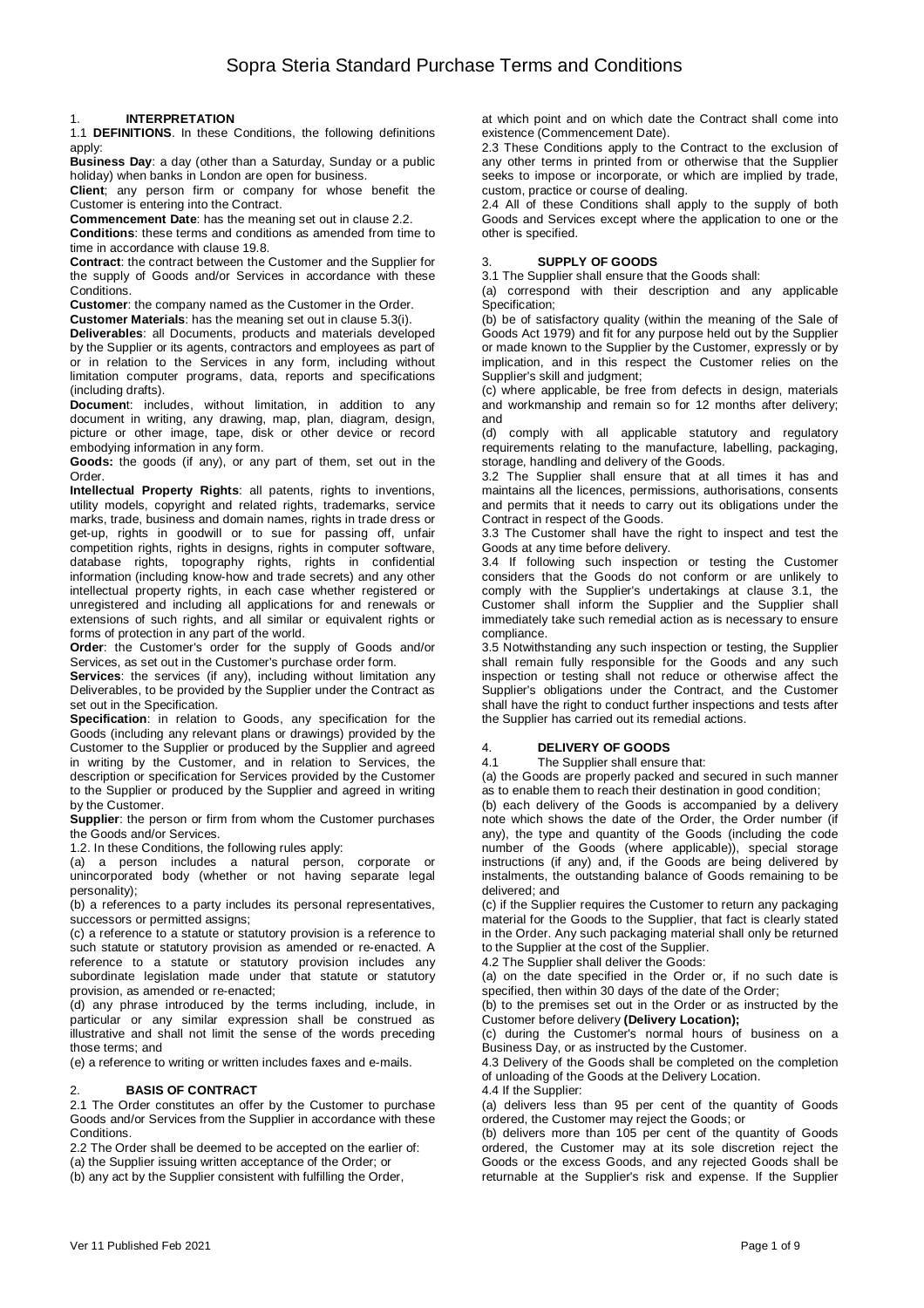delivers more or less than the quantity of Goods ordered, and the Customer accepts the delivery, a pro rata adjustment shall be made to the invoice for the Goods.

4.5 The Supplier shall not deliver the Goods in instalments without the Customer's prior written consent. Where it is agreed that the Goods are delivered by instalments, they may be invoiced and paid for separately. However, failure by the Supplier to deliver any one instalment on time or at all or any defect in an instalment shall entitle the Customer to the remedies set out in clause 6.1.

4.6 Title and risk in the Goods shall pass to the Customer on completion of delivery.

4.7 Signature by the Customer shall be evidence only that delivery has taken place and shall not affect the Customer's right to invoke any remedy given to it by these conditions or otherwise.

### 5. **SUPPLY OF SERVICES**

5.1 The Supplier shall, from the date set out in the Order and for the duration of the Contract, provide the Services to the Customer in accordance with the terms of the Contract.

5.2 The Supplier shall meet any performance dates for the Services specified in the Order or notified to the Supplier by the Customer.

5.3 In providing the Services, the Supplier shall:

(a) co-operate with the Customer in all matters relating to the Services, and comply with all instructions of the Customer;

(b) perform the Services with the best care, skill and diligence in accordance with best practice in the Supplier's industry, profession or trade;

(c) use personnel who are suitably skilled and experienced to perform tasks assigned to them, and in sufficient number to ensure that the Supplier's obligations are fulfilled in accordance with the Contract;

(d) ensure that the Services and Deliverables will conform with all descriptions and specifications set out in the Specification, and that the Deliverables shall be fit for any purpose expressly or impliedly made known to the Supplier by the Customer;

(e) provide all equipment, tools and vehicles and such other items as are required to provide the Services;

(f) use the best quality goods, materials, standards and techniques, and ensure that the Deliverables, and all goods and materials supplied and used in the Services or transferred to the Customer, will be free from defects in workmanship, installation and design;

(g) obtain and at all times maintain all necessary licences and consents, and comply with all applicable laws and regulations;

(h) observe all health and safety rules and regulations and any other security requirements that apply at any of the Customer's premises;

(i) hold all materials, equipment and tools, drawings, specifications and data supplied by the Customer to the Supplier **(Customer Materials**) in safe custody at its own risk, maintain the Customer Materials in good condition until returned to the Customer, and not dispose or use the Customer Materials other than in accordance with the Customer's written instructions or authorisation;

(j) not do or omit to do anything which may cause the Customer to lose any licence, authority, consent or permission upon which it relies for the purposes of conducting its business, and the Supplier acknowledges that the Customer may rely or act on the Services.

### 6. **CUSTOMER REMEDIES**

6.1 If the Supplier fails to deliver the Goods and/or perform the Services by the applicable date specified in the Order, the Customer shall, without limiting its other rights or remedies, have one or more of the following rights:

(a) to terminate the Contract with immediate effect by giving written notice to the Supplier;

(b) to refuse to accept any subsequent performance of the Services and/or delivery of the Goods which the Supplier attempts to make;

(c) to recover from the Supplier any costs incurred by the Customer in obtaining substitute goods and/or services from a third party;

(d) where the Customer has paid in advance for Services that have not been provided by the Supplier and/or Goods which have not been delivered by the Supplier, to have such sums refunded by the Supplier; and

(e) to claim damages for any additional costs, losses or expenses incurred by the Customer which are in any way attributable to the Supplier's failure to meet such dates.

6.2 If the Goods are not delivered by the applicable date, the Customer may, at its option, claim or deduct 5 per cent of the price of the Goods for each week's delay in delivery by way of liquidated damages, up to a maximum of 20 per cent of the total price of the Goods. If the Customer exercises its rights under this clause 6.2 it shall be entitled to exercise the remedies set out in clause 6.1 in respect of the late delivery of the Goods only after liquidated damages have accrued to the level of 20 per cent of the total price of the Goods.

6.3 If the Supplier has delivered Goods that do not comply with the undertakings set out in clause 3.1, then, without limiting its other rights or remedies, the Customer shall have one or more of the following rights, whether or not it has accepted the Goods:

(a) to reject the Goods (in whole or in part) whether or not title has passed and to return them to the Supplier at the Supplier's own risk and expense;

(b) to terminate the Contract with immediate effect by giving written notice to the Supplier;

(c) to require the Supplier to repair or replace the rejected Goods, or to provide a full refund of the price of the rejected Goods (if paid);

(d) to refuse to accept any subsequent delivery of the Goods which the Supplier attempts to make;

(e) to recover from the Supplier any expenditure incurred by the Customer in obtaining substitute goods from a third party; and

(f) to claim damages for any additional costs, losses or expenses incurred by the Customer arising from the Supplier's failure to supply Goods in accordance with clause 3.1.

6.4 These Conditions shall extend to any substituted or remedial services and/or repaired or replacement goods supplied by the Supplier.

6.5 The Customer's rights under this Contract are in addition to its rights and remedies implied by statute and common law.

# 7. **CUSTOMER'S OBLIGATIONS**

The Customer shall:

(a) provide the Supplier with reasonable access at reasonable times to the Customer's premises for the purpose of providing the Services; and

(b) provide such information as the Supplier may reasonably request for the provision of the Services and the Customer considers reasonably necessary for the purpose of providing the Services.

#### 8. **CHARGES AND PAYMENT**

8.1 The price for the Goods:

(a) shall be the price set out in the Order, or if no price is quoted, the price set out in the Supplier's published price list in force at the Commencement Date; and

(b) shall be inclusive of the costs of packaging, insurance and carriage of the Goods, unless otherwise agreed in writing by the Customer. No extra charges shall be effective unless agreed in writing and signed by the Customer.

8.2 The charges for the Services shall be set out in the Order, and shall be the full and exclusive remuneration of the Supplier in respect of the performance of the Services. Unless otherwise agreed in writing by the Customer, the charges shall include every cost and expense of the Supplier directly or indirectly incurred in connection with the performance of the Services.

8.3 In respect of Goods, the Supplier shall invoice the Customer on or at any time after completion of delivery. In respect of Services, the Supplier shall invoice the Customer on completion of the Services. Each invoice shall include such supporting information required by the Customer to verify the accuracy of the invoice, including but not limited to the relevant Order number. When requested by the Customer the Supplier agrees to (i) accept electronic Purchase Orders applying these Terms and Conditions and (ii) submit electronic invoices in accordance with the Customer's electronic invoice and payment process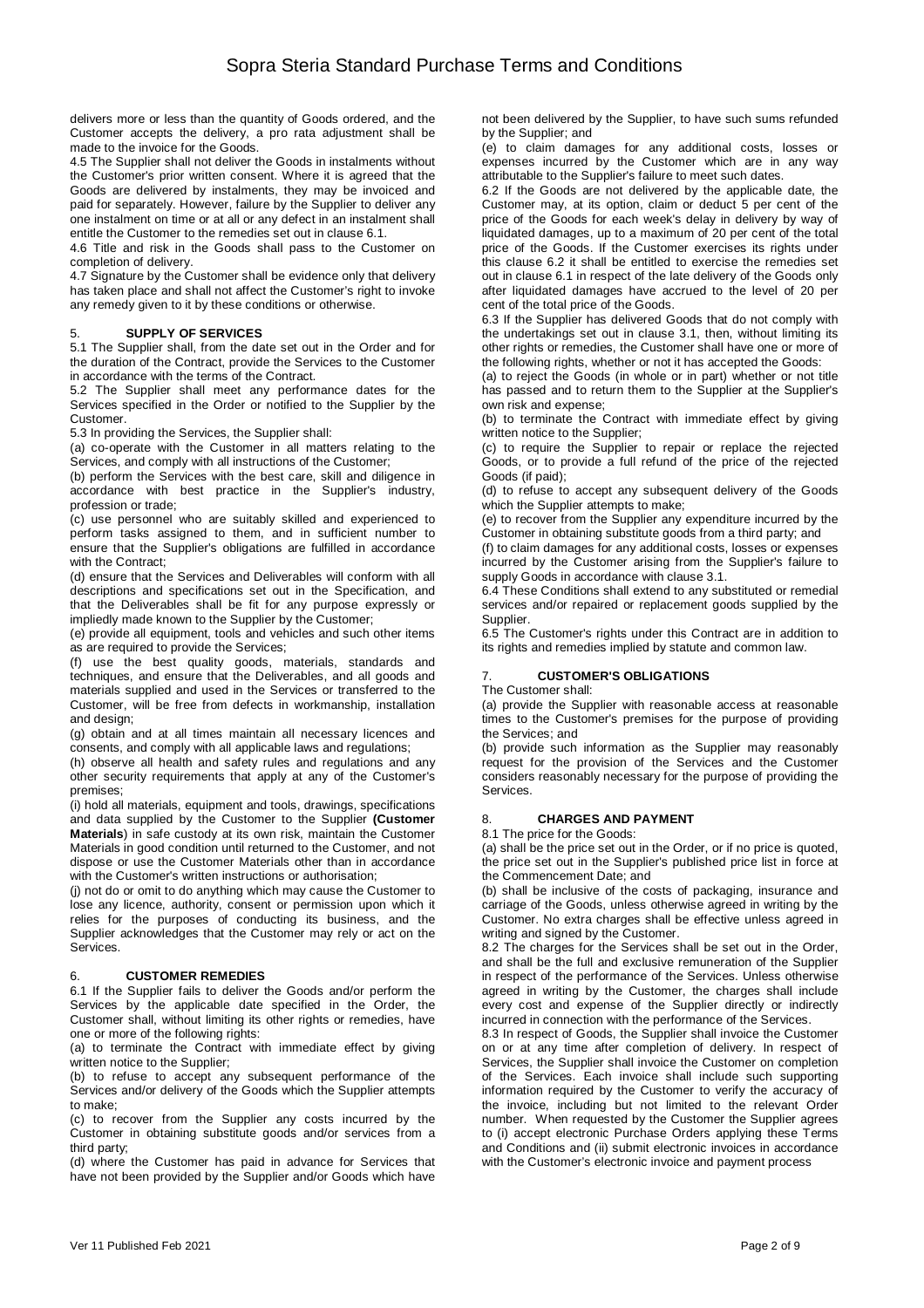8.4 Unless a different period is indicated by the Customer on the face of this Purchase Order or required by applicable laws, payment is due net thirty (30) calendar days from the date of the Customer's receipt of the Goods or Services, or from the date the Customer receives a correctly rendered invoice, whichever occurs later. The Customer shall pay the invoiced amounts to a bank account nominated in writing by the Supplier.

8.5 All amounts payable by the Customer under the Contract are exclusive of amounts in respect of valued added tax chargeable from time to time **(VAT)**. Where any taxable supply for VAT purposes is made under the Contract by the Supplier to the Customer, the Customer shall, on receipt of a valid VAT invoice from the Supplier, pay to the Supplier such additional amounts in respect of VAT as are chargeable on the supply of the Goods and/or Services at the same time as payment is due for the supply of the Goods and/or Services.

8.6 If either party fails to pay any amount properly due and payable then each party shall pay interest on any sum due under this Agreement calculated at a rate of 1% a year above the Bank of England's base rate from time to time, from when the overdue sum became due, until it is paid. This clause shall not apply to payments that the Customer disputes in good faith.

8.7 The Supplier shall maintain complete and accurate records of the time spent and materials used by the Supplier in providing the Services, and the Supplier shall allow the Customer to inspect such records and co-operate in answering Customer's reasonable questions thereon at all reasonable times on request both during and for a period of three years after the term of any Contract.

8.8 The Supplier shall not be entitled to assert any credit, set-off or counterclaim against the Customer in order to justify withholding payment of any such amount in whole or in part. The Customer may, without limiting its other rights or remedies, set off any amount owing to it by the Supplier against any amount payable by the Customer to the Supplier.

### 9. **INTELLECTUAL PROPERTY RIGHTS**

9.1 In respect of the Goods and any goods that are transferred to the Customer as part of the Services under this Contract, including without limitation the Deliverables or any part of them, the Supplier warrants that it has full clear and unencumbered title to all such items, and that at the date of delivery of such items to the Customer, it will have full and unrestricted rights to sell and transfer all such items to the Customer.

9.2 The Supplier assigns to the Customer, with full title guarantee and free from all third party rights, all Intellectual Property Rights in the products of the Services, including for the avoidance of doubt the Deliverables. Supplier will inform Customer of any license terms applicable to any goods or Deliverables and such goods or Deliverables will not be considered as accepted until such terms are accepted by Customer or Customer's customer.

9.3 The Supplier shall obtain waivers of all moral rights in the products, including for the avoidance of doubt the Deliverables, of the Services to which any individual is now or may be at any future time entitled under Chapter IV of Part I of the Copyright Designs and Patents Act 1988 or any similar provisions of law in any jurisdiction.

9.4 The Supplier shall, promptly at the Customer's request, do (or procure to be done) all such further acts and things and the execution of all such other documents as the Customer may from time to time require for the purpose of securing for the Customer the full benefit of the Contract, including all right, title and interest in and to the Intellectual Property Rights assigned to the Customer in accordance with clause 9.2.

9.5 All Customer Materials are the exclusive property of the Customer.

### 10. **INDEMNITY**

10.1 The Supplier shall keep the Customer indemnified in full against all costs, expenses, damages and losses (whether direct or indirect), including any interest, fines, legal and other professional fees and expenses awarded against or incurred or paid by the Customer as a result of or in connection with:

(a) any claim made against the Customer by a third party for death, personal injury or damage to property arising out of, or in connection with, provision of the Services or defects in Goods, to the extent that the defect in the Goods or any other claim is attributable to the acts or omissions of the Supplier, its employees, agents or subcontractors; and

(b) any claim made against the Customer by a third party arising out of, or in connection with, the supply of the Goods or Services, to the extent that such claim arises out of the breach, negligent performance or failure or delay in performance of the Contract by the Supplier, its employees, agents or subcontractors.

10.2 The Supplier shall fully indemnify the Customer against all actions, claims, demands, costs, charges and expenses arising from or incurred by reason of any infringement or alleged infringement of any Intellectual Property Rights by the performance of the Services.

10.3 The above indemnity shall not apply in the event that the infringement or alleged infringement arises solely from use by the Supplier of materials supplied by the Customer.

10.4 In the event of any alleged infringement of any Intellectual Property Rights of any kind whatsoever by the performance of the Services:

a) the Customer shall promptly notify the Supplier in writing of any alleged infringement of which it has notice;

b) the Customer shall make no admissions without the Supplier's consent;

c) the Customer, at the Supplier's request and expense, shall allow the Supplier to conduct and/or settle all negotiations and litigation and give the Supplier all reasonable assistance at the cost and expense of the Supplier. The costs incurred or recovered in such negotiations or litigation shall be for the Supplier's account.

10.5 If at any time any allegation of infringement of third party Intellectual Property Rights is made in respect of the Goods or Services or in the Supplier's reasonable opinion is likely to be made, the Supplier may at its own expense:

a) modify or replace the affected Goods or Services without in any way affecting their performance or functionality, the Supplier making good to the Customer any losses suffered by the Customer during modification or replacement, so as to avoid the infringement; or

b) procure the right for the Supplier to supply the Goods to or perform the Services for the Customer and for the Customer to continue to use the Goods or Services.

10.6 For the duration of the Contract and for a period of three years thereafter, the Supplier shall maintain in force, with a reputable insurance company, professional indemnity insurance, product liability insurance and public liability insurance to cover the liabilities that may arise under or in connection with the Contract and shall, on the Customer's request, produce both the insurance certificate giving details of cover and the receipt for the current year's premium in respect of each insurance.

10.7 This clause 10 shall survive termination of the Contract.

# 11. **CONFIDENTIALITY**

A party (Receiving Party) shall keep in strict confidence all Intellectual Property Rights, technical or commercial know-how, specifications, inventions, processes or initiatives which are of a confidential nature and have been disclosed to the Receiving Party by the other party (Disclosing Party), its employees, agents or subcontractors, and any other confidential information concerning the Disclosing Party's (or its customers' or suppliers') business or its products or its services which the Receiving Party may obtain. The Receiving Party shall restrict disclosure of such confidential information to such of its employees, agents or subcontractors as need to know it for the purpose of discharging the Receiving Party's obligations under the Contract, and shall ensure that such employees, agents or subcontractors are subject to obligations of confidentiality corresponding to those which bind the Receiving Party. This clause 11 shall survive termination of the Contract.

### 12. **TERMINATION**

12.1 Without limiting its other rights or remedies, the Customer may terminate the Contract with immediate effect by giving written notice to the Supplier if: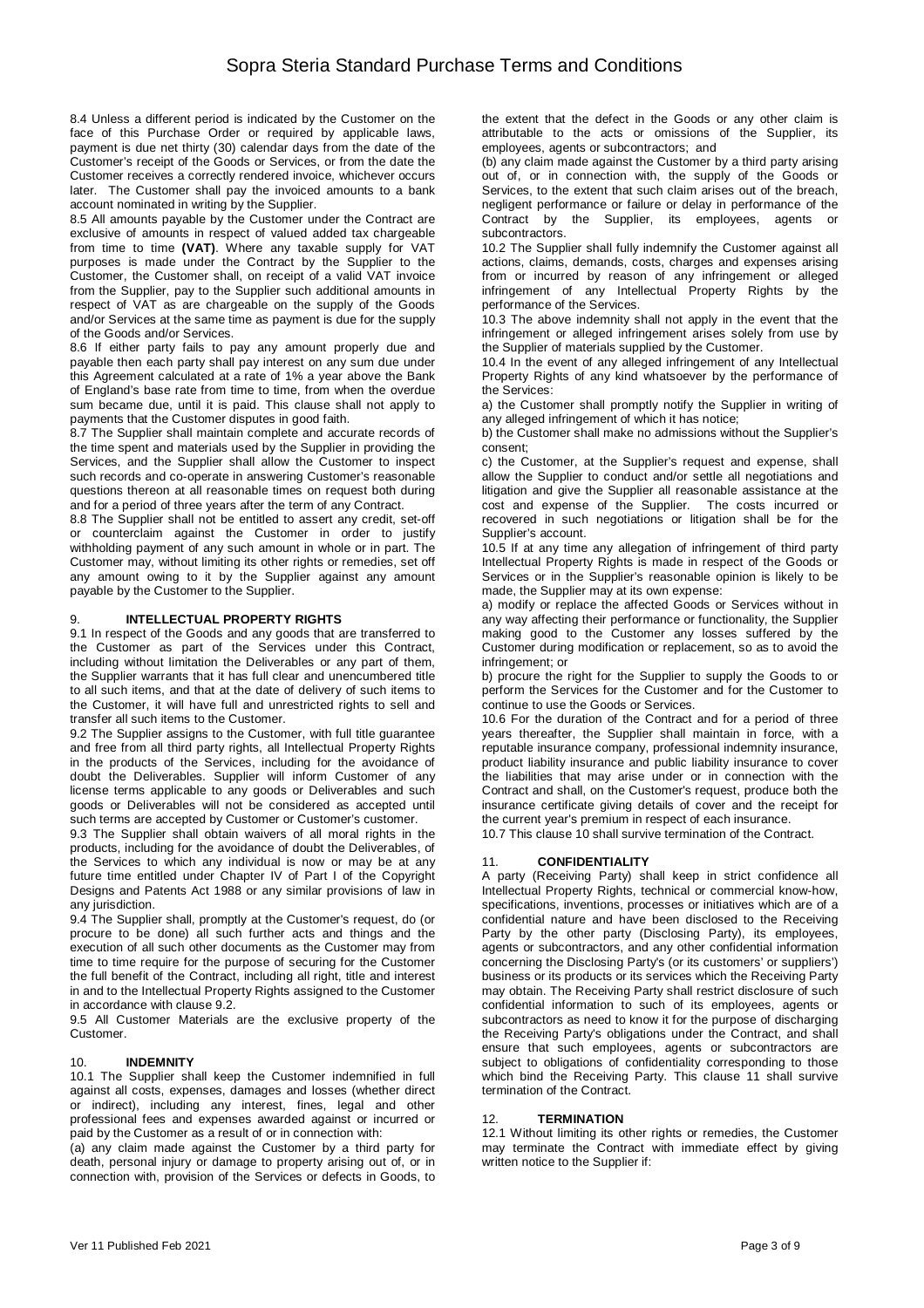(a) the Supplier commits a material or persistent breach of the Contract and (if such a breach is remediable) fails to remedy that breach within 30 days of receipt of notice in writing of the breach;

(b) the Supplier suspends, or threatens to suspend, payment of its debts or is unable to pay its debts as they fall due or admits inability to pay its debts or (being a company) is deemed unable to pay its debts within the meaning of section 123 of the Insolvency Act 1986 or (being an individual) is deemed either unable to pay its debts or as having no reasonable prospect of so doing, in either case, within the meaning of section 268 of the Insolvency Act 1986 or (being a partnership) has any partner to whom any of the foregoing apply;

(c) the Supplier commences negotiations with all or any class of its creditors with a view to rescheduling any of its debts, or makes a proposal for or enters into any compromise or arrangement with its creditors other than (where a company) for the sole purpose of a scheme for a solvent amalgamation of the Supplier with one or more other companies or the solvent reconstruction of the Supplier;

(d) a petition is filed, a notice is given, a resolution is passed, or an order is made, for or in connection with the winding up of the Supplier (being a company) other than for the sole purpose of a scheme for a solvent amalgamation of the Supplier with one or more other companies or the solvent reconstruction of the Supplier;

(e) the Supplier (being an individual) is the subject of a bankruptcy petition order;

(f) a creditor or encumbrancer of the Supplier attaches or takes possession of, or a distress, execution, sequestration or other such process is levied or enforced on or sued against, the whole or any part of its assets and such attachment or process is not discharged within 14 days;

(g) an application is made to court, or an order is made, for the appointment of an administrator or if a notice of intention to appoint an administrator is given or if an administrator is appointed over the Supplier (being a company);

(h) a floating charge holder over the assets of the Supplier (being a company) has become entitled to appoint or has appointed an administrative receiver;

(i) a person becomes entitled to appoint a receiver over the assets of the Supplier or a receiver is appointed over the assets of the Supplier;

(j) any event occurs, or proceeding is taken, with respect to the Supplier in any jurisdiction to which it is subject that has an effect equivalent or similar to any of the events mentioned in clause 12.1(b) to clause 12.1(i) (inclusive);

(k) the Supplier suspends or threatens to suspend, or ceases or threatens to cease to carry on, all or a substantial part of its business; or

(l) the Supplier (being an individual) dies or, by reason of illness or incapacity (whether mental or physical), is incapable of managing his own affairs or becomes a patient under any mental health legislation.

12.2 Without limiting its other rights or remedies, the Customer may terminate the Contract:

(a) in respect of the supply of Services, by giving the Supplier three months' written notice; and

(b) in respect of the supply of Goods, with immediate effect by giving written notice to the Supplier, in which case the Customer shall pay the Supplier fair and reasonable compensation for any work in progress on any other Goods at the date of termination but such compensation shall not include loss of anticipated profits or any consequential loss.

12.3 In any of the circumstances in these Conditions in which the Customer may terminate the Contract, where both Goods and Services are supplied, the Customer may instead terminate part of the Contract in respect of the Goods, or in respect of the Services, and the Contract shall continue in respect of the remaining supply.

### 13. **CONSEQUENCES OF TERMINATION**

13.1 On termination of the Contract or any part of it for any reason:

(a) where the Services are terminated, the Supplier shall immediately deliver to the Customer all Deliverables, whether or not then complete, and return all Customer Materials. If the Supplier fails to do so, then the Customer may without limiting its other rights or remedies enter the Supplier's premises and take possession of them. Until they have been returned or delivered, the Supplier shall be solely responsible for their safe keeping and will not use them for any purpose not connected with this Contract;

(b) the accrued rights and remedies of the parties as at termination shall not be affected, including the right to claim damages in respect of any breach of the Contract which existed at or before the date of termination; and

(c) clauses which expressly or by implication have effect after termination shall continue in full force and effect.

### 14 **NON-SOLICITATION**

During the period during which any Services are being provided under the Contract and for twelve months following termination of such Services for any reason:

(a) the Supplier will not directly or indirectly solicit, recruit or employ the services of any person engaged by the Customer in the performance of the Services . If the Supplier is in breach of this condition (other than pursuant to the Transfer of Undertakings (Protection of Employment) Regulations 2006 or similar) it shall immediately pay to the Customer a sum equal to the first six months' basic salary of any individual so engaged. Such sum shall be by way of liquidated damages and shall be due and payable immediately upon termination of such individual's engagement with the Customer. For the avoidance of doubt, the engagement by the Supplier of the Customer's personnel as a consequence of any such person responding, otherwise than at the specific request of the Supplier, to a published advertisement shall not constitute a breach of this clause; and

(b) the Supplier shall not, and shall procure that its personnel, agents and Sub-contractors and their personnel shall not contract or solicit business with any Sopra Steria Client for whom the Services have been supplied (other than any business which the Supplier can evidence was in place between such Client and the Supplier at the date of the Order for the Services).

### 15. **SUPPLY CHAIN REQUIREMENTS**

# **15.1 Compliance with relevant requirements**

The Supplier shall and shall procure that persons associated with it or other persons who are performing services or providing goods in connection with any Contract shall:

(a) comply with all applicable laws, statutes, regulations, and codes relating to

(i) anti-bribery and anti-corruption including but not limited to the Bribery Act 2010; and

(ii) prevention of slavery and human trafficking, including but not limited to the Modern Slavery Act 2015

(iii) prevention of crime, including but not limited to Part 3 of the Criminal Finances Act 2017

(each "**Relevant Requirements"**);

(b) not engage in any activity, practice or conduct which would constitute an offence under sections

(i) 1, 2 or 6 of the Bribery Act 2010; or

(ii) 1, 2, 4, or Schedule 1 of the Modern Slavery Act 2015;

if carried out in the UK; or

(iii) a UK tax evasion facilitation offence under section 45(1) of the Criminal Finances Act 2017; or

(iv) a foreign tax evasion facilitation offence under section 46(1) of the Criminal Finances Act 2017

(c) not do, or omit to do, any act that could cause or lead the Customer or its end customer to be in breach of any of the Relevant Requirements;

(d) either comply with the Customer's policies on (i) anti bribery, and (ii) modern slavery (as publicised on the Customer's website from time to time) or have and maintain in place throughout the term of any Contract its own or industry approved policies and procedures, including but not limited to Adequate Procedures under the Bribery Act 2010 and reasonable prevention procedures under the Criminal Finances Act 2017, to ensure compliance with the Relevant Requirements and will enforce them where appropriate;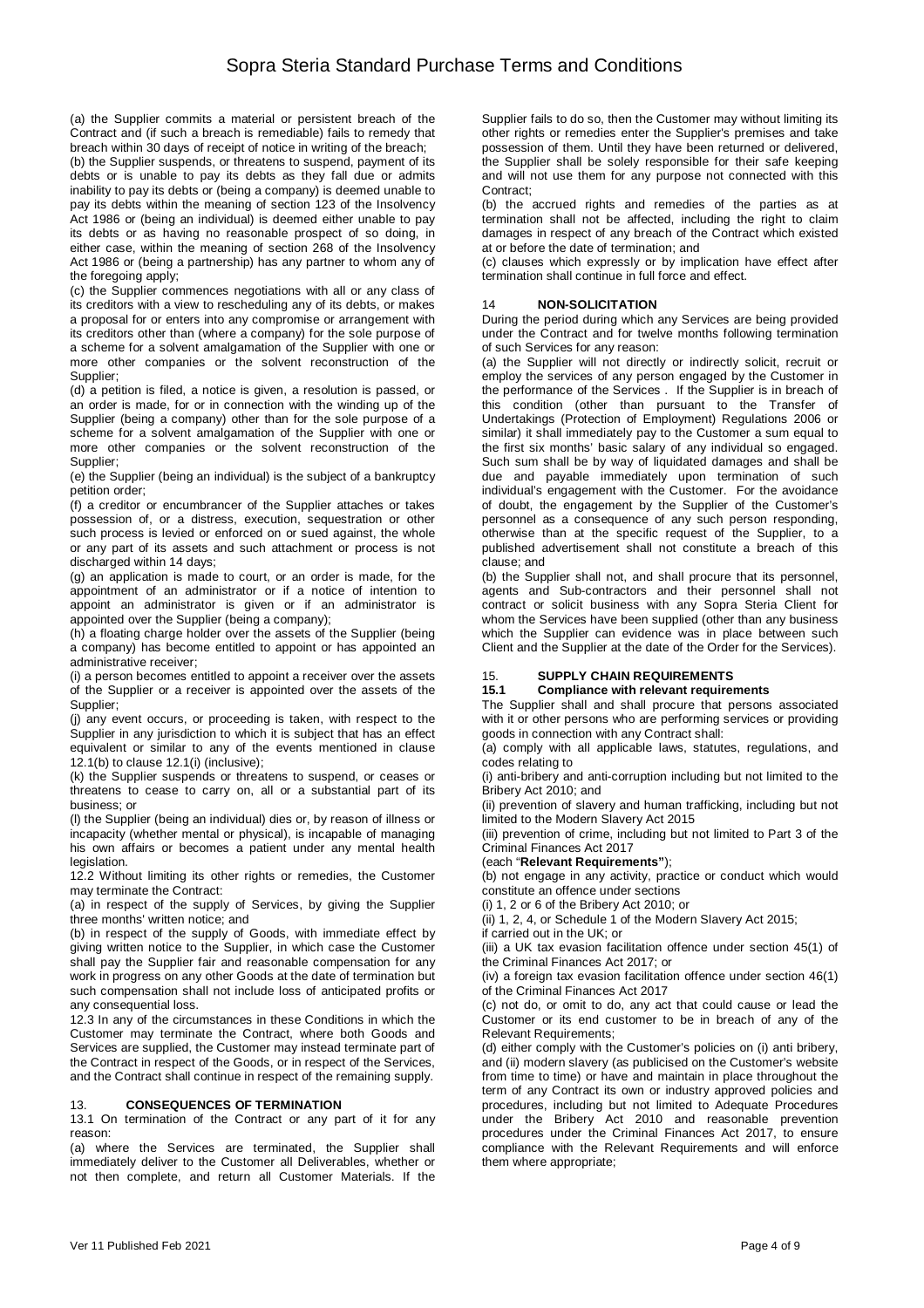(e) promptly report to the Customer's Legal Director at Legal.Services@soprasteria.com any request or demand for any undue financial or other advantage of any kind or to facilitate the evasion of tax within the meaning of Part 3 of the Criminal Finances Act 2017 received by the Supplier in connection with the performance of any Contract;

(f) if requested, provide the Customer with any reasonable assistance, at the Customer's reasonable cost, to enable the Customer to perform any activity required by any relevant government or agency in any relevant jurisdiction for the purpose of compliance with any of the Relevant Requirements;

(g) within 3 months of the date of any Contract, and annually thereafter, certify to the Customer in writing signed by an officer of the Supplier, compliance with this clause 15 by the Supplier and all persons associated with it as defined under clause 15.6. The Supplier shall provide such supporting evidence of compliance as the Customer may reasonably request.

# **15.2 Additional audit and record keeping**

(a) The record keeping, audit and other related terms and obligations set out in clause 8.7 shall equally apply to the Supplier's compliance with this clause 15 and, without limitation, shall extend to all payments made by the Supplier in connection with any Contract.

(b) The rights of audit granted in this clause 15 shall continue for three years after the term of any Contract.

### **15.3 Warranties and representations:**

The Supplier warrants and represents that

(a) it meets all the minimum provisions of the Customer's "Supplier Code of Conduct". A current version is available at www.soprasteria.co.uk/about-us/working-with-suppliers.

(b) neither the Supplier nor any of its officers, employees or other persons associated with it:

(i) has been convicted of any offence involving bribery or corruption or any form of slavery or human trafficking;

(ii) having made reasonable enquiries, so far as it is aware has been or is the subject of any investigation, inquiry or enforcement proceedings by any governmental, administrative or regulatory body regarding any offence or alleged offence under the Relevant Requirements; or

(iii) has been or is listed by any government agency as being debarred, suspended, proposed for suspension or debarment, or otherwise ineligible for participation in government procurement programmes or other government contracts;

(c) The Supplier shall promptly notify the Customer if, at any time during the term of any Contract, its circumstances, knowledge or awareness changes such that it would not be able to repeat the warranties set out in this clause 15 at the relevant time.

### **15.4 Subcontracting:**

(a) The Supplier shall ensure that any person associated with the Supplier who is performing services or providing goods in connection with any Contract does so only on the basis of a written contract which imposes on and secures from such person terms equivalent to those imposed on the Supplier in this clause 15 ("**Relevant Terms**"). The Supplier shall be responsible for the observance and performance by such persons of the Relevant Terms, and shall be directly liable to the Customer for any breach by such persons of any of the Relevant Terms.

(b) Any Subcontract shall be recorded in writing and shall include provisions allowing termination of the Subcontract by the Supplier in accordance with clause 15.5(b) and a provision for automatic termination of the Subcontract in the event of, and at the same time as, the termination of any Contract.

### **15.5 Enforcement**

(a) The Supplier shall indemnify the Customer against any losses, liabilities, damages, costs (including but not limited to legal fees) and expenses incurred by, or awarded against, the Customer as a result of any breach of this clause 15 by the Supplier or any breach of provisions equivalent to this clause 15 in any Subcontract by any Subcontractor.

(b) Breach of this clause 15 shall be deemed a material breach incapable of remedy under clause 12.1(a).

(c) If the Customer is entitled to terminate any Contract for breach of this clause 15, the Supplier shall not be entitled to claim compensation or any further remuneration, regardless of any activities or agreements with additional third parties entered into before termination, and the Customer shall be entitled to reclaim from the Supplier as a debt any amount paid or received by Supplier or its subcontractors under or in connection with such Contract in contravention of this Clause or its equivalent(s). (d) Regardless of any other provision in these Conditions, the Customer shall not be obliged to do, or omit to do, anything which would, in its reasonable opinion, put it in breach of any of the Relevant Requirements.

### **15.6 General**

For the purpose of this clause 15, the meaning of Adequate Procedures and reasonable prevention procedures, and whether a person is associated with another person shall be determined (in relation to Bribery) in accordance with section 7(2) of the Bribery Act 2010 (and any guidance issued under section 9 of that Act), and section 8 of that Act respectively and (in relation to facilitating tax evasion) in accordance with any guidance issued under section 47 of the Criminal Finances Act 2017. For the purposes of this clause 15 a person associated with the Supplier includes but is not limited to any subcontractor of the Supplier.

### 16. **ENVIRONMENTAL, SOCIAL AND ECONOMIC SUSTAINABILITY; ETHICAL BUSINESS PRACTICES**

The Supplier shall demonstrate a commitment to, and continual improvement in, the management of environmental, social and economic sustainability, and shall conduct business in an ethical manner. This commitment and continual improvement shall be evidenced by written policies, statements, and reports, and is subject to evaluation and audit by the Customer. The Supplier shall participate in assessments of the Supplier's sustainability and business ethics as required by the Customer. The Supplier shall provide information about and evidence of the Supplier's sustainability and business ethics management as required by the Customer.

### 16.1 **Environmental Sustainability**

Supplier will implement a functioning environmental management system in accordance with ISO 14001 or equivalent. Third-party certification is recommended but not required. Supplier will comply with all EU environmental Supplier will comply with all EU environmental directives affecting the Goods and/or Services from the date such directives and/or their national implementation become legally enforceable, including, but not limited to, the WEEE (Waste Electrical and Electronic Equipment) Directive (effective August 2005) and the RoHS (Restriction of Hazardous Substances) Directive (full compliances required by July 2006) and the EUP (the setting of eco-design requirements for energyusing products) Directive (2005/32/EC). With respect to the RoHS Directive, Supplier must be able to demonstrate to Customer's satisfaction that no lead, hexavalent chromium,<br>cadmium, mercury or polybrominated biphenyls or polybrominated (PBB)/polybrominated diphenyl ethers (PBDE) are present in any product covered by the ROHS Directive used or provided by the Supplier in providing the Services or any Goods under this Agreement in the EU, except where exemptions allowing the use of such substances apply under applicable law. With respect to WEEE, Supplier must comply in particular but without limitation, with the requirements regarding the marking of products (including any required labels or symbols). Upon request, Supplier will provide Customer with a copy of its plan regarding its implementation and management of the WEEE, RoHS and EUP directives and will ensure that any changes to this plan are provided to Customer within thirty (30) days of the change coming into effect. If the Supplier is providing office ICT equipment for which there is a UK Government Buying Standard, the Supplier shall provide equipment that meets the minimum mandatory requirements within the Government Buying Standard for the equipment's category. Upon request the Supplier will provide evidence of its products' compliance with Government Buying Standards.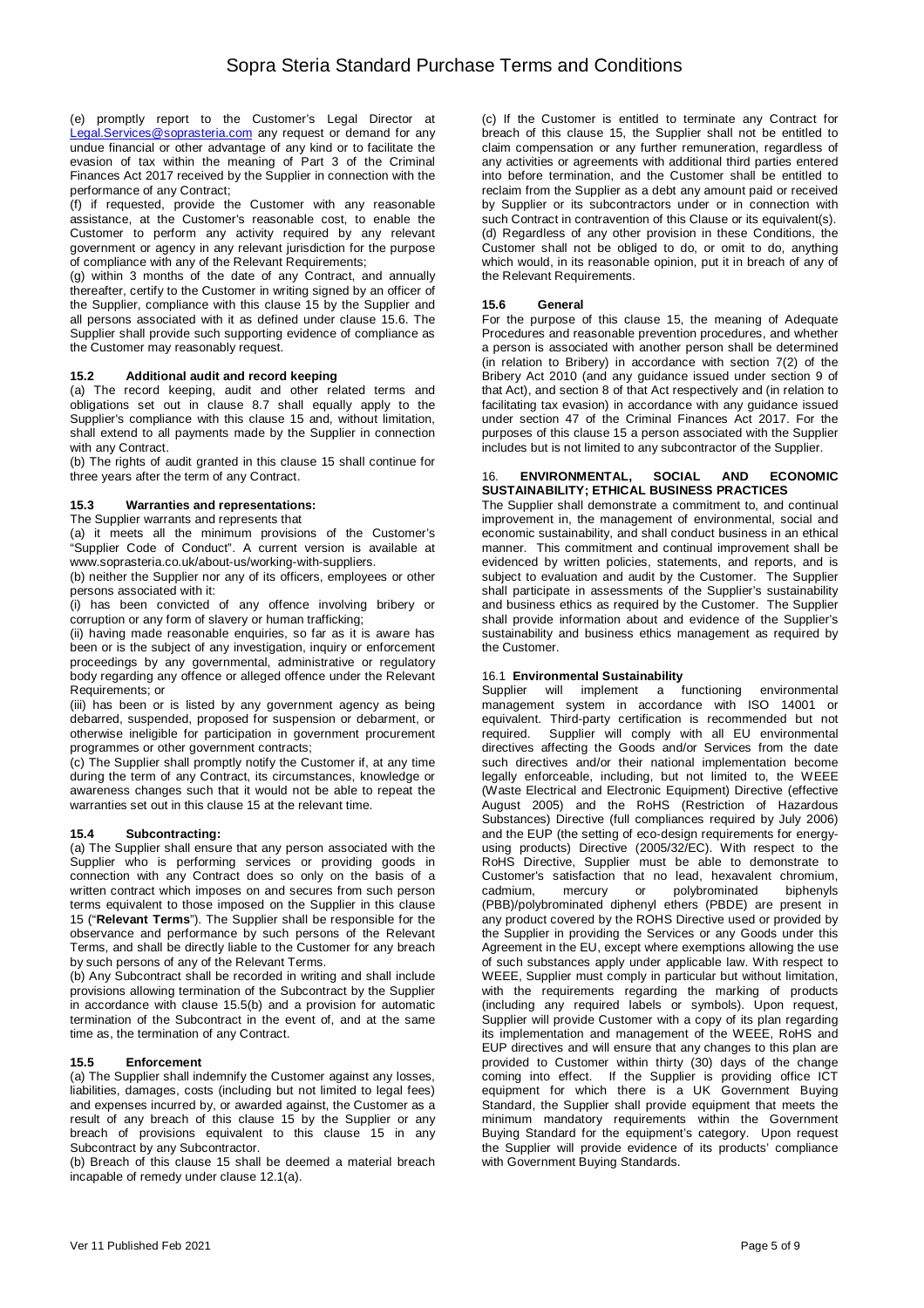#### **16.2 Equality, Diversity & Inclusion**

Supplier will employ workers on the basis of their ability to do the job and not on the basis of their personal characteristics or beliefs. Supplier will ensure it does not unlawfully discriminate against staff because of their actual or perceived gender, gender reassignment, sexual orientation, marital or civil partner status, pregnancy or maternity, race, colour, nationality, ethnic or national origin, religion or belief, disability or age (the '**protected characteristics**').Supplier will have an up-to-date equality, diversity and inclusion policy. Supplier will demonstrate continual improvement in its management equality, diversity and inclusion.

#### **16.3 Human Rights, Labour Rights & Modern Slavery**

Supplier will assure that Goods (including parts) will not be produced, manufactured, mined, or assembled with the use of forced, prison, or indentured labour, including debt bondage, or with the use of illegal child labour in violation of International Labour Conventions for minimum age (ILO-C138) and child labour (ILO-C182). If Supplier recruits contract workers, the Supplier will pay agency recruitment commissions, will not require workers to remain in employment for any period of time against their will, and will not impose any early termination penalties on workers. If Supplier provides housing or eating facilities, the Supplier will assure the facilities are operated and maintained in a safe, sanitary and dignified manner. Supplier will, including managing operations so levels of overtime do not create inhumane working conditions. Supplier will pay workers at least the minimum legal wage, or where no wage laws exist, the local industry standard. Payment of Supplier's workers of a Living Wage is recommended, but not required. Supplier will assure that workers are free to join, or refrain from joining, associations of their own choosing, unless otherwise prohibited by law. Supplier will not routinely require workers to work in excess of six (6) consecutive days without a rest day. Supplier will comply with the terms of this Clause 16 together with all laws and regulations applicable in the country in which the Order was placed. Supplier will put in place the necessary measures, including policy, governance and audits to ensure no forms of slavery or human trafficking exist within its own operations or within those of its suppliers and business partners, and that it complies with the Modern Slavery Act 2015.

#### **16.4 Health & Safety**

Supplier will have a health and safety policy, processes, procedures and governance in place to ensure it operates safe, healthy and fair working environments. Supplier will conduct periodic audits of its policy, processes, procedures and governance to ensure they remain effective. For suppliers whose operations require more dangerous kinds of work to be undertaken by employees, the Customer recommends certification to ISO18001 (Health & Safety), but this is not required.

#### **16.5 Workforce skills & professional development**

Supplier shall have practices in place to support the development of the skills of its workforce in line with its business needs. Supplier shall have practices in place to provide performance reviews for employees to enable them to develop their skills and careers.

#### **16.6 Ethical Business Practices**

The Customer is committed to operating ethically. The Customer will not do business with any entity or person where the Customer believes that improper or unethical practices are involved. The Customer expects its Suppliers to abide by this policy and not to have a relationship with another entity or person, or engage in any activity that results or may result in a conflict of interest, or embarrassment to the Customer, or harm to the Customer's reputation. The Supplier agrees to perform the Services and/or provide the Goods with the highest ethical standards. The Supplier will: (a) maintain transparency and accuracy in corporate record keeping; (b) act lawfully and with integrity in handling competitive data, proprietary information and other intellectual property; and (c) comply with legal requirements regarding fair competition and antitrust, and accurate and truthful marketing.

**16.8 Supplier's Supply Chain** The Customer is committed to maintaining a sustainable supply chain, and therefore requires the Supplier to monitor and manage the sustainability of its supply chain. The Supplier shall show evidence that it is working to improve the sustainability of its supply chain, either by encouraging its suppliers to improve, selecting more sustainable suppliers, or both.

17 **DATA PROTECTION**. The provisions of the Data Processing Annex attached below apply to all Contracts entered into after 25th May 2018.

#### 18. **INFOSEC**

In the event that the Supplier is required by the Customer to remove existing equipment then the Supplier shall permanently remove Customer labels, tags and/or other identifying marks and wipe clean or destroy all data contained on all equipment, including without limitation, any data contained on internal or external drives, discs or accompanying media. The Supplier will test all equipment and the associated discs, drives and media to verify that the required data removal process was successfully completed in line with the latest HMG Infosec Standards. Any disks, drives or media that cannot be successfully cleared are to be permanently destroyed by pulverising or shredding the device. The Supplier shall provide certification that the data has been destroyed.

#### 19. **GENERAL**

19.1 **Force majeure:** Neither party shall be liable to the other as a result of any delay or failure to perform its obligations under the Contract if and to the extent such delay or failure is caused by an event or circumstance which is beyond the reasonable control of that party which by its nature could not have been foreseen by such a party or if it could have been foreseen was unavoidable. If such event or circumstances prevent the Supplier from supplying the Goods and/or Services for more than four weeks, the Customer shall have the right, without limiting its other rights or remedies, to terminate this Contract with immediate effect by giving written notice to the Supplier.

#### 19.2 **Assignment and subcontracting**:

(a) The Supplier shall not assign, transfer, charge, subcontract or deal in any other manner with all or any of its rights or obligations under the Contract without the prior written consent of the Customer.

(b) The Customer may at any time assign, transfer, charge, subcontract, or deal in any other manner with all or any of its rights under the Contract and may subcontract or delegate in any manner any or all of its obligations under the Contract to any third party or agent.

#### 19.3 **Notices**:

(a) Any notice or other communication required to be given to a party under or in connection with this Contract shall be in writing and shall be delivered to the other party personally or sent by prepaid first-class post, recorded delivery or by commercial courier, at its registered office (if a company) or (in any other case) its principal place of business, or sent by fax to the other party's main fax number.

(b) Any notice or communication shall be deemed to have been duly received if delivered personally, when left at the address referred to above or, if sent by prepaid first-class post or recorded delivery, at 9.00 am on the second Business Day after posting, or if delivered by commercial courier, on the date and at the time that the courier's delivery receipt is signed, or if sent by fax, on the next Business Day after transmission.

(c) This clause 19.3 shall not apply to the service of any proceedings or other documents in any legal action. For the purposes of this clause, "writing" shall not include e-mails and for the avoidance of doubt notice given under this Contract shall not be validly served if sent by e-mail.

#### 19.4 **Waiver and cumulative remedies**: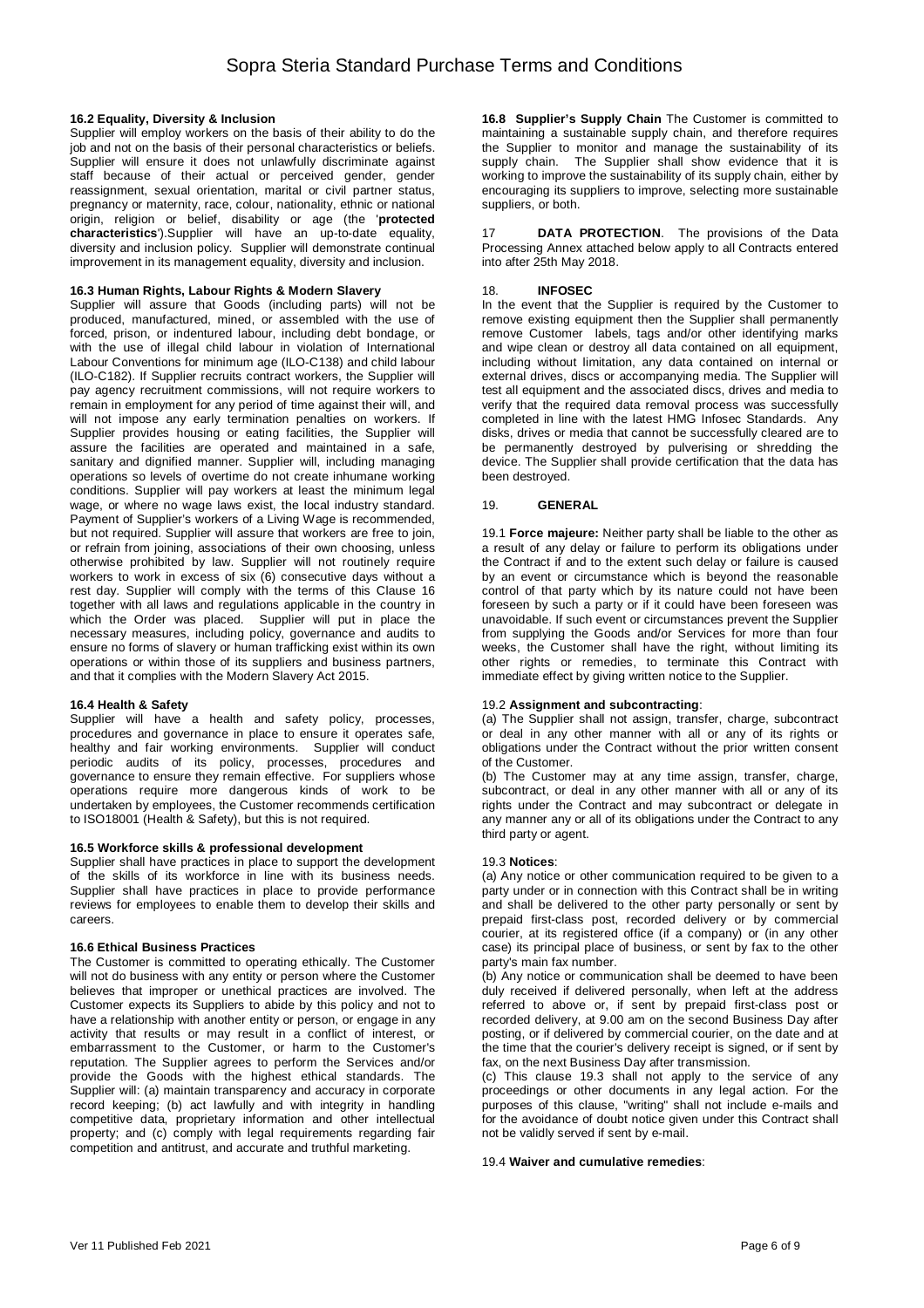(a) A waiver of any right under the Contract is only effective if it is in writing and shall not be deemed to be a waiver of any subsequent breach or default. No failure or delay by a party in exercising any right or remedy under the Contract or by law shall constitute a waiver of that or any other right or remedy, nor preclude or restrict its further exercise. No single or partial exercise of such right or remedy shall preclude or restrict the further exercise of that or any other right or remedy.

(b) Unless specifically provided otherwise, rights arising under the Contract are cumulative and do not exclude rights provided by law.

#### 19.5 **Severance**:

(a) If a court or any other competent authority finds that any provision (or part of any provision) of the Contract is invalid, illegal or unenforceable, that provision or part-provision shall, to the extent required, be deemed deleted, and the validity and enforceability of the other provisions of the Contract shall not be affected.

(b) If any invalid, unenforceable or illegal provision of the Contract would be valid, enforceable and legal if some part of it were deleted, the provision shall apply with the minimum modification necessary to make it legal, valid and enforceable.

19.6 **No partnership**: Nothing in the Contract is intended to, or shall be deemed to, constitute a partnership or joint venture of any kind between any of the parties, nor constitute any party the agent of another party for any purpose. No party shall have authority to act as agent for, or to bind, the other party in any way.

19.7 **Third parties**: A person who is not a party to the Contract (other than an end customer of the Customer) shall not have any rights under or in connection with it.

19.8 **Variation**: Any variation, including any additional terms and conditions, to the Contract shall only be binding when agreed in writing and signed by the Customer.

19.9 **Governing law and jurisdiction:** The Contract, and any dispute or claim arising out of or in connection with it or its subject matter or formation (including non-contractual disputes or claims), shall be governed by, and construed in accordance with, English law, and the parties irrevocably submit to the exclusive jurisdiction of the courts of England and Wales.

### **DATA PROCESSING ANNEX**

#### **IN THIS DATA PROCESSING ANNEX:**

**Law** : means any law, subordinate legislation within the meaning of Section 21(1) of the Interpretation Act 1978, bye-law, enforceable right within the meaning of Section 2 of the European Communities Act 1972, regulation, order, regulatory policy, mandatory guidance or code of practice, judgment of a relevant court of law, or directives or requirements with which the Supplier is bound to comply;

**Supplier Personnel** : means all directors, officers, employees, agents, consultants. contractors and suppliers of the Supplier and/or of any Sub-processor engaged in the Processing of Personal Data under these Conditions.

### **DEFINITIONS:**

#### **Data Protection Legislation** :

- (i) the GDPR, the LED and any applicable national implementing Laws as amended from time to time
- (ii) the DPA 2018 to the extent that it relates to processing of personal data and privacy;
- (iii) all applicable Law about the processing of personal data and privacy;

**Data Protection Impact Assessment** : an assessment by the Customer or its Client as Controller of the impact of the envisaged processing on the protection of Personal Data.

**Process, Controller**, **Processor** , **Data Subject** , **Personal Data** , **Personal Data Breach** , **Data Protection Officer** take the meaning given in the GDPR.

**Data Loss Event** : any event that results, or may result, in unauthorised access to Personal Data held by the Supplier under this Agreement, and/or actual or potential loss and/or destruction of Personal Data in breach of this Agreement, including any Personal Data Breach.

Data Subject Access Request : a request made by, or on behalf of, a Data Subject in accordance with rights granted pursuant to the Data Protection Legislation to access their Personal Data.

**DPA 2018** : Data Protection Act 2018

**GDPR** : the General Data Protection Regulation (Regulation (EU) 2016/679)

**LED** : Law Enforcement Directive (Directive (EU) 2016/680)

**Protective Measures** : appropriate technical and organisational measures taking into account the level of damage and/or distress that a Data Subject might suffer resulting from any accidental or unlawful destruction, loss, alteration, unauthorised disclosure of, or access to personal data transmitted stored or otherwise processed, which may include: pseudonymising and encrypting Personal Data, ensuring confidentiality, integrity, availability and resilience of systems and services, ensuring that availability of and access to Personal Data can be restored in a timely manner after an incident, and regularly assessing and evaluating the effectiveness of the such measures adopted by it.

**Sub-processor** : any third Party appointed to process Personal Data on behalf of the Supplier.

**Processing Schedule**: the statement in the requirement for services setting out the following information as required by the GDPR: Subject Matter of the Processing; Duration of the Processing; Nature and purposes of the Processing; Type(s) of Personal Data; Categories of Data Subject; Plan for return or destruction; and Instructions of the Data Controller

### **1. DATA PROTECTION**

- 1.1 This Data Processing Annex applies if and to the extent Supplier Processes Customer's Personal Data in the course of providing the Services.
- 1.2 Where clause 1.1 of this Annex does not apply but the Supplier Processes Personal Data:
	- (a) limited to business contact details of the Customer's personnel (employees, agents and subcontractors);
	- (b) for purposes limited to its administration of a contract with the Customer which does not otherwise involve Processing of Personal Data;

it will do so as Controller strictly in accordance with Data Protection Legislation and Law.

- 1.3 Supplier represents, warrants and undertakes that it will take all measures required of it to ensure that processing by it under this Data Processing Annex will comply with the requirements of the Data Protection Legislation and Law.
- 1.4 The Parties acknowledge that for the purposes of the Data Protection Legislation, the Customer is the Controller and the Supplier is the Processor of the Personal Data listed in the Processing Schedule. The only processing of such Data that the Supplier is authorised to do is listed in the Processing Schedule and may not be determined by the Supplier.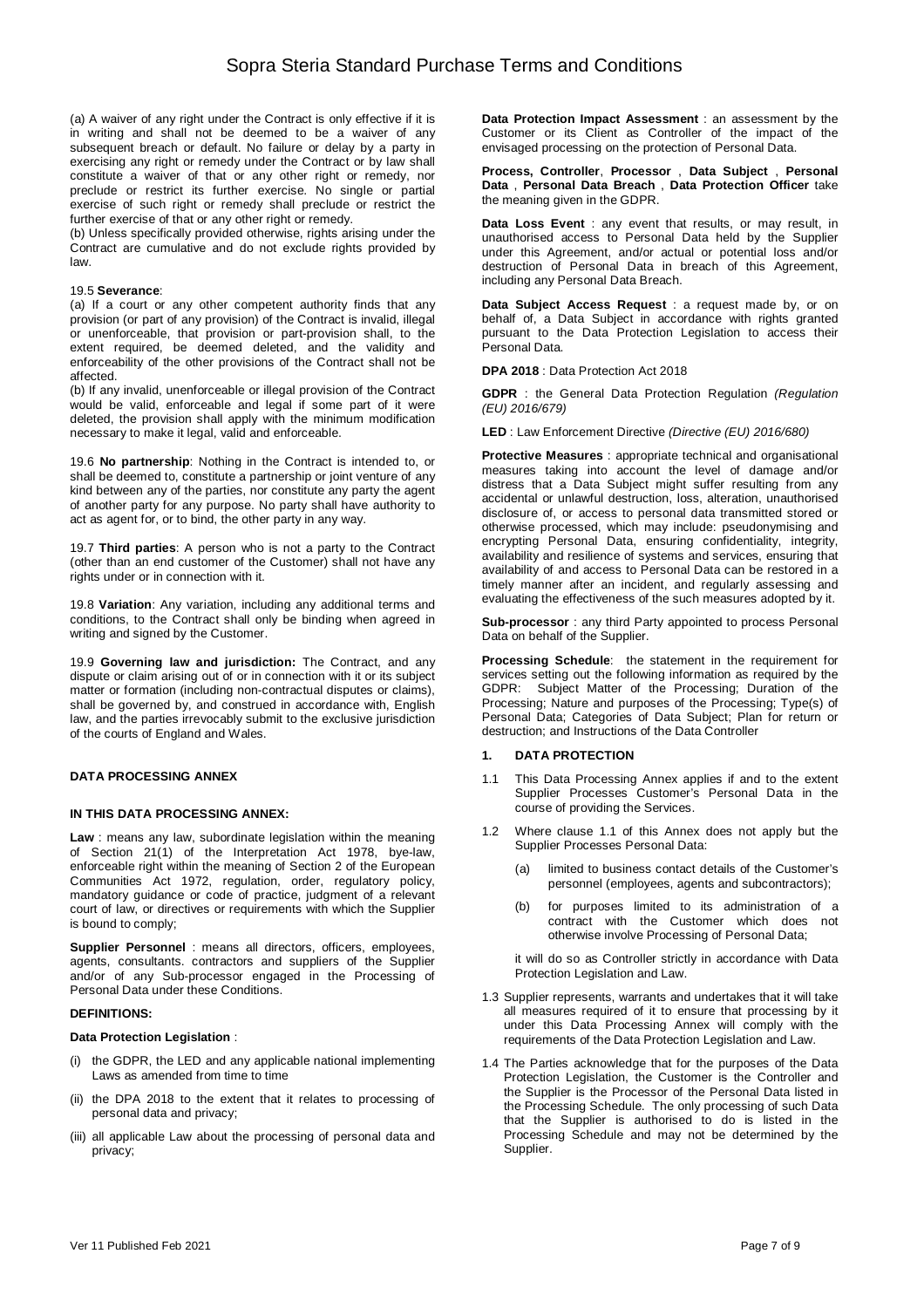- 1.5 The Supplier shall notify Customer immediately if it considers that any of the Customer's instructions infringe the Data Protection Legislation.
- 1.6 The Supplier shall provide all reasonable assistance to Customer and its Client in the preparation of any Data Protection Impact Assessment prior to commencing any processing. Such assistance may, at the discretion of Customer or its Client, include:
	- (a) a systematic description of the envisaged processing operations and the purpose of the processing;
	- (b) an assessment of the necessity and proportionality of the processing operations in relation to the Services;
	- (c) an assessment of the risks to the rights and freedoms of Data Subjects: and
	- (d) the measures envisaged to address the risks, including safeguards, security measures and mechanisms to ensure the protection of Personal Data.
- 1.7 Where the Supplier obtains or collects any Personal Data on behalf of the Customer it shall (and shall procure that any Sub-processor shall)
	- (a) ensure that the data can be lawfully processed, by all recipients in accordance with this Data Processing Annex and that the information required by the Data Protection Legislation is provided to the Data Subjects in the form of a data protection notice.
	- (b) where applicable, ensure that its collection process obtains all necessary consents for the processing of Personal Data and evidence of such consents, and that such consents meet the standards set out in Article 7 of the GDPR. Such data protection notice, consent wording and method for evidencing such consents is to be agreed with Customer in writing in advance. The Supplier shall not (and shall procure that any Sub-Supplier shall not) modify or alter the form of these agreed words or methods in any way without the prior written consent of Customer. Where the Supplier is obtaining consent on behalf of the Customer, it shall (unless otherwise agreed with Customer) also be responsible for implementing mechanisms to meet the requirement of Article 7(3) of GDPR to make it as easy to withdraw consent as it is to give consent.
- 1.8 In relation to any Personal Data processed in connection with the Services the Supplier shall:
	- (a) process that Personal Data only in accordance with the Processing Schedule, unless the Supplier is required to do otherwise by Law. If it is so required the Supplier shall promptly notify Customer before processing the Personal Data unless prohibited by Law;
	- (b) ensure that it has in place Protective Measures, which have been reviewed and approved by Customer as appropriate to protect against a Data Loss Event having taken account of the:
		- (i) nature of the data to be protected;
		- (ii) harm that might result from a Data Loss Event;
		- (iii) state of technological development; and
		- (iv) cost of implementing any measures;
	- (c) ensure that :
		- (i) the Supplier Personnel do not process Personal Data except in accordance with this Data Processing Annex and the Processing Schedule;
		- (ii) it takes all reasonable steps to ensure the reliability and integrity of any Supplier Personnel who have access to the Personal Data and ensure that they:
- (A) are aware of and comply with the Supplier's duties under this Data Processing Annex in respect of the Processing of Personal Data;
- (B) are subject to appropriate confidentiality undertakings with the Supplier or any Subprocessor;
- (C) are informed of the confidential nature of the Personal Data and do not publish, disclose or divulge any of the Personal Data to any third Party unless directed in writing to do so by Customer or as otherwise permitted by Data Processing Annex; and
- (D) have undergone and regularly refresh adequate training in the use, care, protection and handling of Personal Data; and
- (d) not transfer Personal Data outside of the EU unless the prior written consent of Customer and/or the Client has been obtained and the following conditions are fulfilled:
	- (i) the Customer or the Supplier has provided appropriate safequards in relation to the transfer (whether in accordance with GDPR Article 46 or LED Article 37) as determined by the Customer;
	- (ii) the Data Subject has enforceable rights and effective legal remedies;
	- (iii) the Supplier complies with its obligations under the Data Protection Legislation by providing an adequate level of protection to any Personal Data that is transferred (or, if it is not so bound, uses its best endeavours to assist Customer and the Client in meeting their obligations); and
	- (iv) the Supplier complies with any instructions notified to it in advance by Customer with respect to the processing of the Personal Data;
- (e) on termination of the Services at the written direction of Customer delete or return the relevant Personal Data (and any copies of it together with any encryption keys or other means required to enable Customer and the Customer to Process the Personal Data) to the Customer or its Client unless the Supplier is required by Law to retain the Personal Data.
- 1.9 Subject to clause 1.10 of this Annex, the Supplier shall notify Customer immediately if it:
	- (a) receives a Data Subject Access Request (or purported Data Subject Access Request);
	- (b) receives a request to rectify, block or erase any Personal Data;
	- (c) receives any other request, complaint or communication relating to either Party's obligations under the Data Protection Legislation;
	- (d) receives any communication from the Information Commissioner or any other regulatory authority in connection with Personal Data processed under this Agreement
	- (e) receives a request from any third Party for disclosure of Personal Data where compliance with such request is required or purported to be required by Law; or
	- (f) becomes aware of a Data Loss Event

in each case related to Personal Data Processed by it under this Data Processing Annex.

1.10 The Supplier's obligation to notify under clause 1.9 of this Annex shall include the provision of further information to Customer in phases, as details become available and without the need for Customer to make a request.